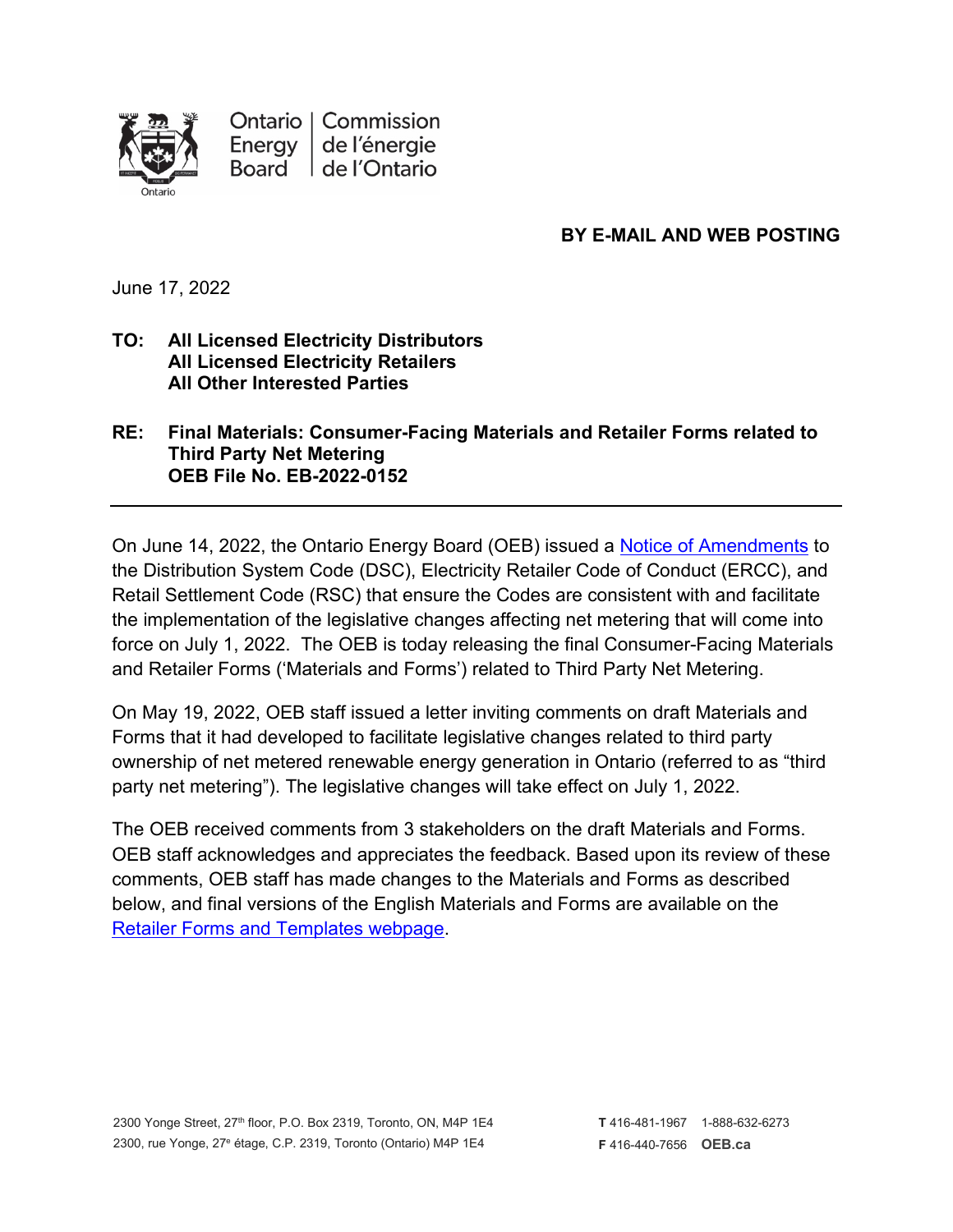## **Stakeholder Submissions on the Materials and Forms**

#### *Changes to Materials and Forms*

Stakeholders were broadly supportive of the draft Materials and Forms and described them as suitably prepared and factually correct. OEB staff have made edits to the Materials and Forms based on the following stakeholder suggestions:

- Included more detailed language about penalties and charges under the Associated Equipment Agreement (AEA) should the consumer opt out of the Power Purchase Agreement (PPA) within 30 days after the consumer receives their separate bills;
- Edited the titles of the Materials and Forms to clearly indicate that they are only applicable to contracts with Low Volume Consumers;
- Reiterated at multiple junctures that consumers must engage their Local Distribution Company (LDC) at the earliest opportunity to ensure that the LDC has the distribution system capacity to safely connect the consumers who wish to participate in net metering; and
- Included additional questions for consumers to ask when deciding whether to participate in the net metering program.

OEB staff has also considered the suggestions from stakeholders that the OEB provide more detailed costing scenarios that compare the purchase of any additional electricity from LDCs to the purchase of any additional electricity from Retailers and that the OEB provide further context for when consumers should expect to use the forms. OEB staff agree that the provision of this additional information would be helpful for consumers. OEB staff intend to provide further information on costing scenarios and on the specificities of net metering through supplementary information on the OEB's website.

## *Stakeholder Clarifications on Materials and Forms*

Stakeholders requested clarification on two general areas related to the Materials and Forms.

- Stakeholders requested clarification on whether LDCs would be required to make the forms available to consumers. OEB staff confirm that LDCs will not be required to provide the forms to consumers but must respond to any consumer net metering enquiry. OEB staff suggest that distributors should refer consumers to the OEB [Retailer](https://www.oeb.ca/regulatory-rules-and-documents/rules-codes-and-requirements/forms-and-templates-energy-contracts) Forms and Templates webpage where the forms are housed.
- Stakeholders requested clarification on when the Net Metering Declaration Form is to be provided to distributors by consumers. OEB staff confirm that it is to be